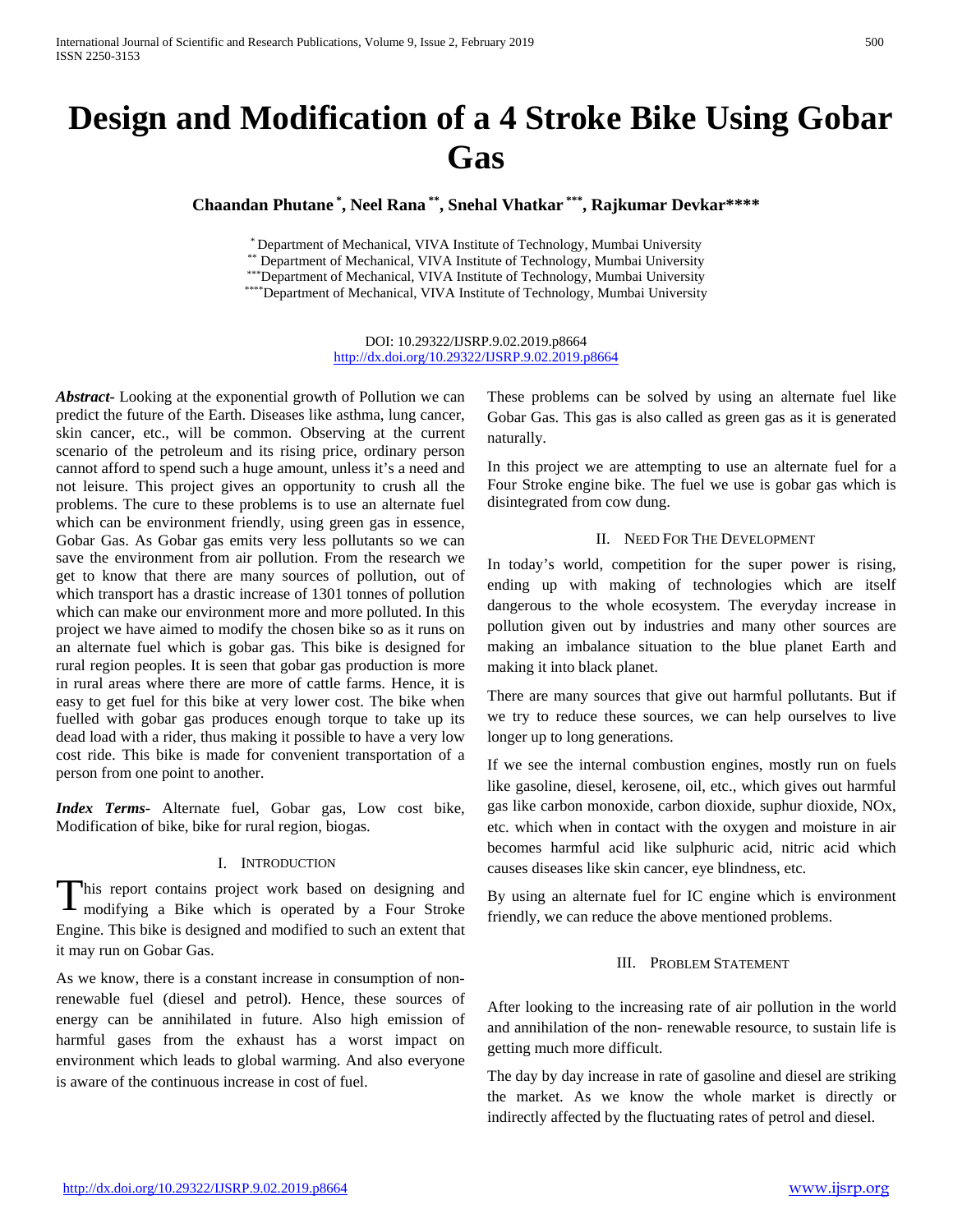The harmful pollutant gasses emitted from the exhaust of IC engine also contribute a huge share into air pollution.

A common man cannot sustain in this world with all these problems he faces.

## IV. OBJECTIVE OF STUDY

- **1.** Modification of 4-stroke bike so as to replace petrol as a fuel with CH4 (gobar gas).
- **2.** Minimize the cost of overall bike.
- **3.** To make bike more efficient with least pollutants as output.

# V. PROPOSED METHODOLOGY

In order to overcome problems mentioned in previous chapters a brief study was carried out and observed the rise in pollution and increase in rate of fuel in India *{4}.*

|                       |                                            | Sources         |       |          |          |
|-----------------------|--------------------------------------------|-----------------|-------|----------|----------|
| Sr.<br>N <sub>o</sub> | Pollutant                                  | Transport       | Power | Industry | Domestic |
| $\mathbf{1}$          | Carbon<br>monoxide<br>(tonnes)             | 810             | 08    | 128      | 117      |
| $\overline{2}$        | Sulphur<br>dioxide<br>(tonnes)             | $\overline{11}$ | 121   | 35       | 12       |
| 3                     | Particle<br>matter<br>nitrogen<br>(tonnes) | <b>157</b>      | 143   | 20       | 03       |
| $\overline{4}$        | Hydrocarbon<br>(tonnes)                    | <b>310</b>      | 02    | 06       | 02       |
| 5                     | Suspended<br>Particle<br>(tonnes)          | 13              | 50    | 60       | 12       |

Table I: major pollutants and their source

From the above table we can see the total pollutants from transport are **1301 Tonnes**. Hence, we can say transport causes more air pollution and thus we should we should find a better alternate fuel which will emit less amount of pollutants.









Figure 2: Torque v/s Speed of different types of bike

Basic calculation for torque and force acting on the vehicle Now,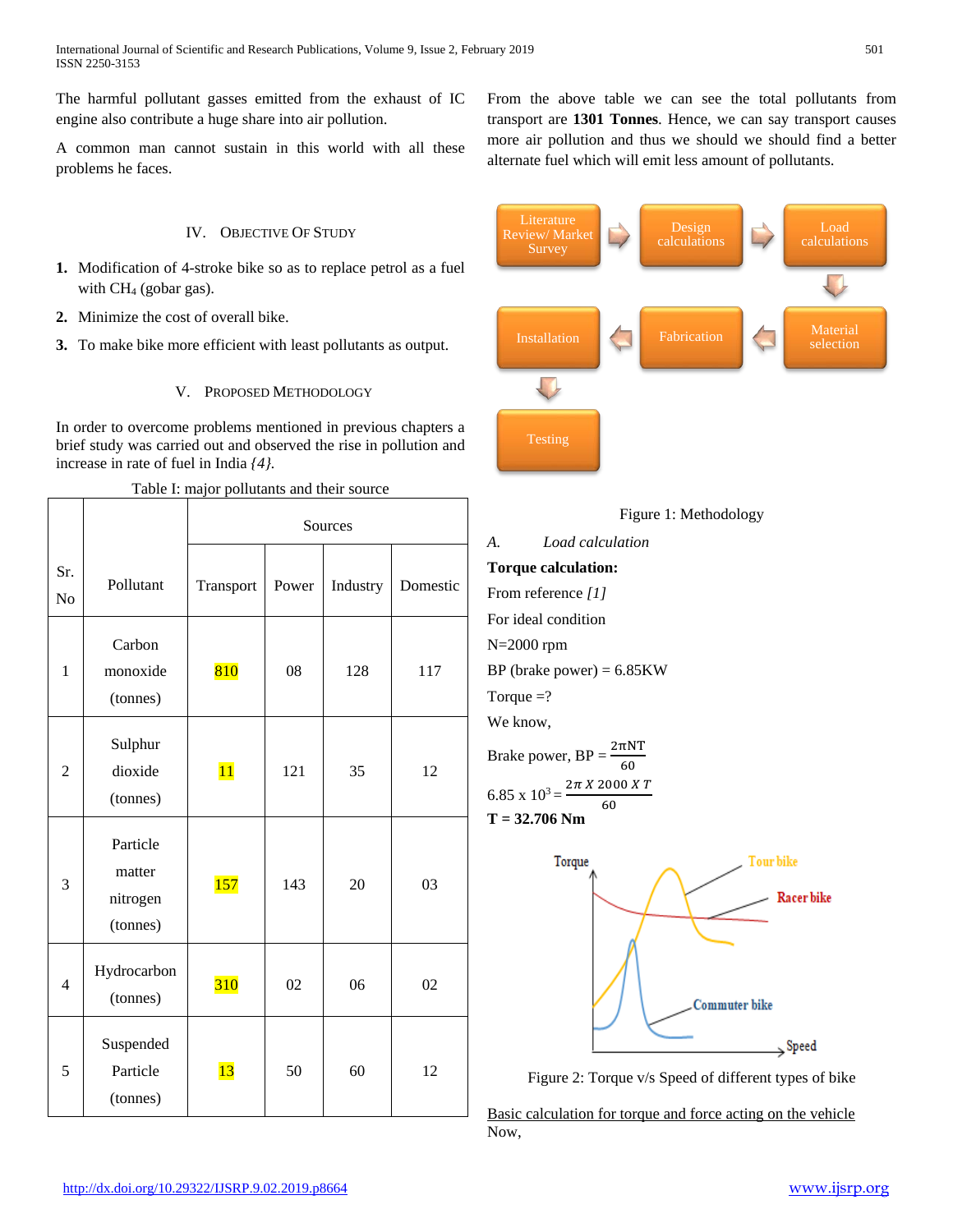International Journal of Scientific and Research Publications, Volume 9, Issue 2, February 2019 502 ISSN 2250-3153

To calculate force we can use,

 $T = r \times F$  (cross product of radius times of force acting in the wheel) Where;  $T = torque$  $r =$  radius from the center of the rim to the extreme of the tyre.  $F = ? - (i)$ Now; By using,  $F = m x a$ Where; a = acceleration  $m =$  total mass of vehicle with the rider  $a = ? \longrightarrow (ii)$ 

Now,

 $F_F = \mu \times F_N$ 

 $\therefore$  F<sub>N</sub> = m x a<sub>9</sub>

 $F_N = 196 \times 9.81$ 

 $F_N = 1922.76N$ 

 $\therefore$  F<sub>F</sub> =  $\mu$  x m x a<sub>g</sub>

 $\mu$  = 0.4 wet road {3}

 $\mu$  = 0.7 dry road {3}

 $F_F = 769.104$  N (wet road)

 $F_F = 1345.93$  N (dry road)

Where;

 $F_F$  = friction force offered by the road on the bike

 $a_g$  = acceleration due to gravity.

When force applied:





The force applied by bike on the road will be;

 $F_A = F_{NET} + F_F$ 

 $F_A = 3212.61$  N wet road

# $F_A = 5467.8$  N dry road

*B. Material Selection*

Design of fuel tank and storage tank

Material selected is welded Low carbon steel as per BIS standards

#### **Low carbon steel cylinder** *{1}*

The currently used material for LPG cylinder is low carbon steel .The low carbon steel cylinder is designed according to the Indian Standards (IS 3196).

#### *C. Installation*

Using a proper welding system all the supports will be attached, proper insulation will be provided to the tanks so as not to come in contact with the atmosphere temperature. Safety measure will be provided to the whole system. All the leaks will be check before running the system.

### *D. Testing*

1. Test run the bike with full load condition.

2. To compare observed torque with the calculated torque using DYNOTESTING.

3. To compare the bike performance before and after the modification check for any harmful gas emission (PUC certified).

VI. RESULT AND DISCUSSION

Bike selected is **HONDA CD- 100** (specifications are given above).

The load carrying capacity of the bike after modification will be approx. above 80 kgs that will be a single person rider. (This is the proposed result).

#### VII. CONCLUSION

The bike will run on the alternate fuel gobar gas. Hence, saving money over gasoline and also keeping pollution free.

Looking at the literature, more of the gobar gas is found in the rural region where more of disintegrators are found. The farmers and the people over there use gobar gas as a source of heat energy for their daily need for cooking. Thus they can also use this gobar gas as the fuel for their vehicle, which will be this bike.

This bike is mainly made for rural areas; the production of gobar gas is more. Thus the people here can easily afford to purchase the bike and the fuel for it.